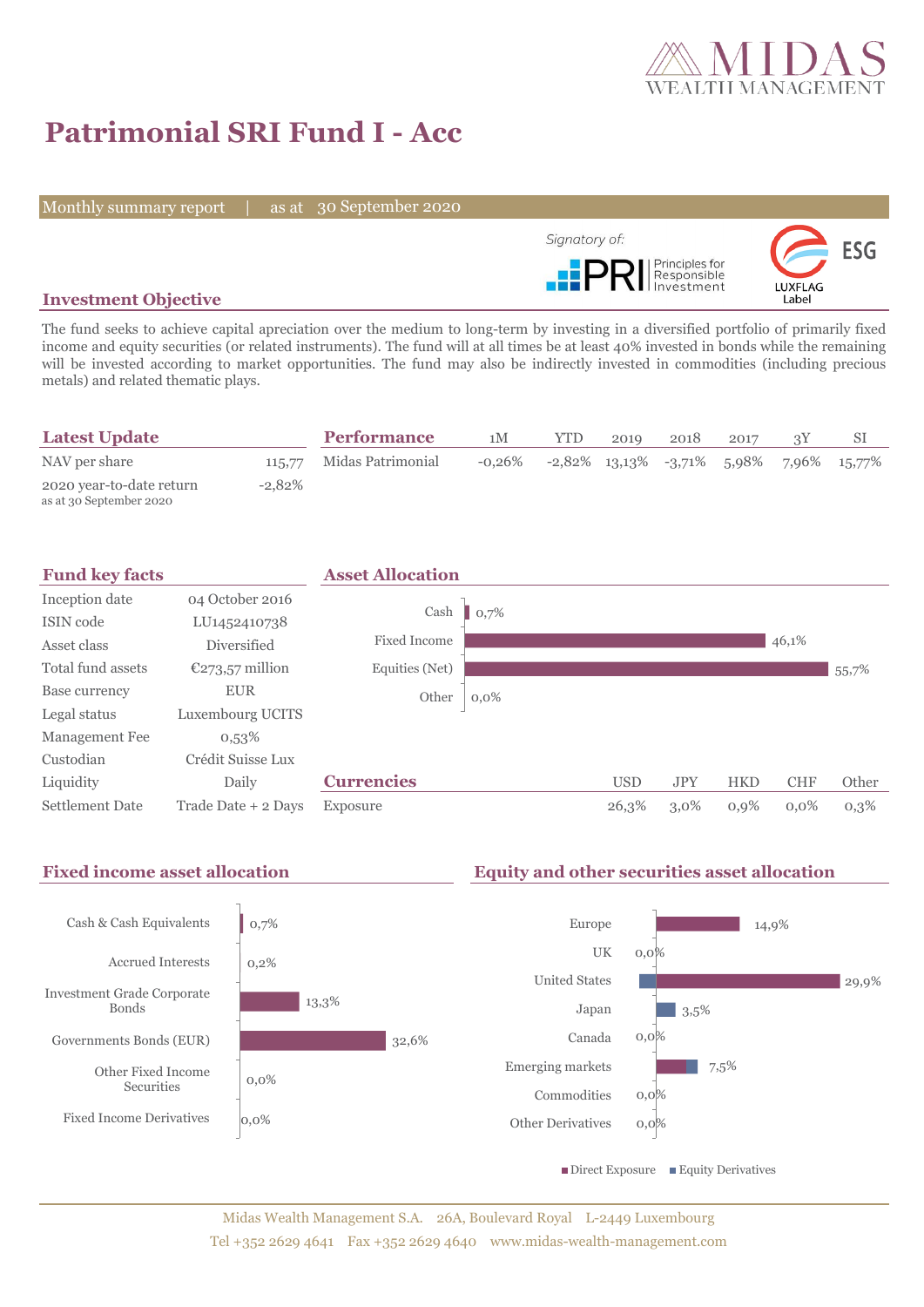

43,7%

# **Patrimonial SRI Fund I - Acc**

Monthly summary report | as at 30 September 2020

| Top 10 fixed income holdings                       | <b>YTM</b> | Rating    | Weight  | <b>Fixed income rating breakdown</b> |
|----------------------------------------------------|------------|-----------|---------|--------------------------------------|
| NETHERLANDS GOVT: NETHER 3 1/4 07/                 | $-0.6%$    | AAA       | 3,8%    |                                      |
| BTPS: BTPS 1 07/15/22                              | $-0.2%$    | BBB-      | 1,9%    | AAA<br>22,6%                         |
| REP OF POLAND: POLAND 0 02/10/25                   | $-0,2%$    | $A-$      | 1,8%    | AA<br>10,8%                          |
| DEUTSCHLAND REP: DBR o 08/15/29                    | $-0.6%$    | AAA       | 1,7%    | 12,0%<br>А                           |
| BTPS : BTPS $2 \frac{1}{2} \frac{11}{15} \cdot 25$ | $0,3\%$    | BBB-      | 1,6%    | <b>BBB</b>                           |
| EUROPEAN INVT BK : EIB o $3/8$ 07/16/25            | $-0.6%$    | AAA       | $1,5\%$ | <b>BB</b><br>$0.0\%$                 |
| AGENCE FRANCAISE : AGFRNC 0 1/8 11/1               | $-0,4%$    | AA        | $1,5\%$ | B<br>3,7%                            |
| FRANCE O.A.T.: FRTR 1 1/4 05/25/36                 | $0,0\%$    | AA        | $1,5\%$ | CCC<br>$0.0\%$                       |
| BUNDESSCHATZANW : BKO o 03/11/22                   | $-0,7%$    | <b>NR</b> | $1,5\%$ | <b>NR</b>                            |
| BTPS: BTPS 0.35 02/01/25                           | 0,2%       | BBB-      | $1,5\%$ | 7,2%                                 |

| Top 10 equity holdings           | Sector                        | Weight |
|----------------------------------|-------------------------------|--------|
| ALIBABA GROUP HOLDING-SP ADR     | <b>Consumer Discretionary</b> | 2,7%   |
| <b>ALTICE NV - A</b>             | <b>Communication Services</b> | 2,5%   |
| <b>AMAZON.COM INC</b>            | <b>Consumer Discretionary</b> | 2,3%   |
| <b>BROADCOM INC</b>              | <b>Information Technology</b> | 1,9%   |
| NVIDIA CORP                      | <b>Information Technology</b> | 1,8%   |
| <b>MARVELL TECHNOLOGIES</b>      | <b>Information Technology</b> | 1,7%   |
| <b>CHECK POINT SOFTWARE TECH</b> | <b>Information Technology</b> | 1,7%   |
| UNITEDHEALTH GROUP INC           | Health Care                   | 1,6%   |
| <b>EQUINIX INC</b>               | Real Estate                   | 1,6%   |
| <b>APPLE INC</b>                 | <b>Information Technology</b> | 1,6%   |



## **Equity sector breakdown**

| <b>Consumer Discretionary</b> | 13,4%   |
|-------------------------------|---------|
| <b>Consumer Staples</b>       | 4,2%    |
| Energy                        | $0,0\%$ |
| Financials                    | $0.0\%$ |
| Health Care                   | 12,8%   |
| <b>Information Technology</b> | 37.6%   |
| Industrials                   | 9,5%    |
| Materials                     | $0.0\%$ |
| <b>Communication Services</b> | 11,7%   |
| <b>Utilities</b>              | 3,9%    |
| <b>Real Estate</b>            | 7,0%    |

### **Thematics breakdown Top 5 funds and other holdings**

| iShares S&P 500 Financials Sector UCITS ETI | $1,9\%$ |
|---------------------------------------------|---------|
| Quaero Bamboo                               | 1,9%    |
| iShares STOXX Europe 600 Oil & Gas UCITS    | 1.3%    |
| iShares S&P 500 Consumer Staples Sector UC  | 1.0%    |
| iShares S&P 500 Energy Sector UCITS ETF     | $0.9\%$ |